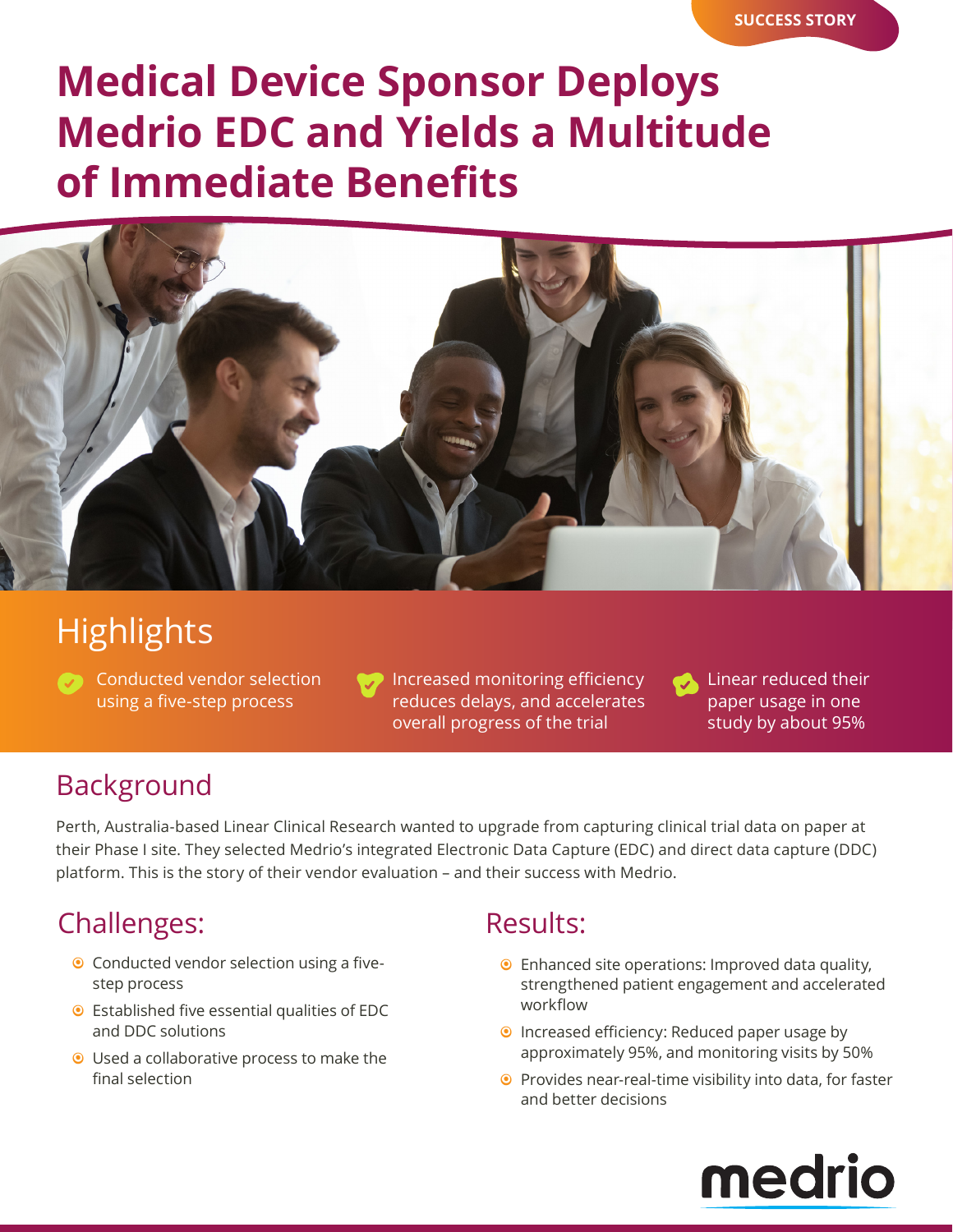Linear aimed to maximize their reduction in paper usage, and so in addition to EDC, they were interested in implementing a tablet-based Direct Data Capture (DDC) application, which allows researchers to capture data electronically at clinical trial sites and sync it to the EDC with no paper involved.

#### Paper-based Trials Were Holding Back Rapid Growth

Linear Clinical Research, a 32-bed facility in Perth, Australia, was using paper-based data capture and management for all its clinical trials. But the rapidlygrowing company realized that if they continued with paper, they would not be able to realize the efficiencies they needed to continue their growth and continue delivering outstanding service to patients and study sponsors.

Linear also knew it wanted a solution with a short implementation timeframe. "We did not want to take 12 months to implement something, because that's a lot of effort and a lot of time," says Knab. She acknowledges, however, that there was some skepticism among the staff about the decision to implement an EDC system. The Linear staff had only ever used paper, so she knew part of her responsibility would be to manage the change, which she did successfully by involving everyone right from the beginning of the process.

Before Linear sent out its Request For Information to potential vendors, it spelled out some 50 requirements that an EDC and DDC solution should meet, and identified five of those as top priorities. "If a vendor didn't meet our standards for any one of those five, we wouldn't consider them," says Knab. "That made shortlisting the candidates very easy."

The five top-level assessment criteria were:

- **Change Control** The ability to store multiple versions of the same form, thus lessening the burden of data migration.
- **Data Migration** The ability to export data in a variety of file formats, including different SAS versions.
- **System Configuration The ability to configure** the system back end using CDISC and HL7 standard guidelines.
- **8** Built-in Auto Check Alerts The ability to compare adverse events to determine if grading has increased or decreased.
- **O** Offline Capabilities The ability to capture data without an internet connection.

According to Knab, identifying the final preferred vendor was a team exercise. Each team member ranked the vendors, discussed their rankings and reached a collaborative decision on a final ranking. The final adjudicators of the decision were Knab and Linear CEO Michael Winlo, M.D.

**We wanted to gain efficiency in the back end, dealing with what we call 'administration paper. We wanted to focus on our staff's strengths, which are taking care of patients and facilitating a clinical trial, and not on copying forms and managing paper."**

> *– Simone Knabb, Enterprise Data Architect, Linear Clinical Research*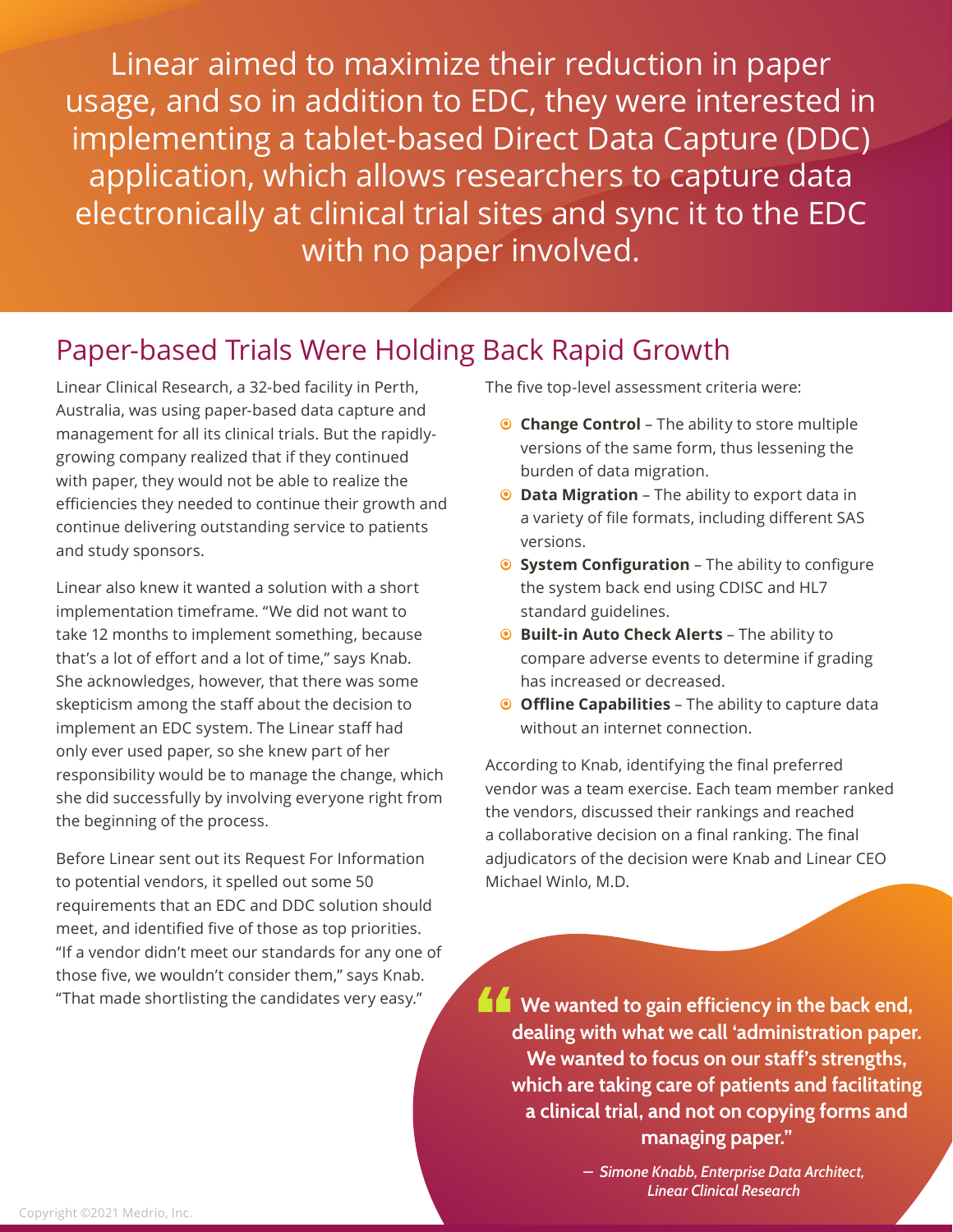## Why Medrio?

"That one-click navigation to the next participant is fundamental and a big time-saver." Simone Knab, Enterprise Data Architect, Linear Clinical Research

After receiving trial versions of the products and assessing them, several products had very similar rankings. The company then did a "sandbox assessment," whereby it rented tablets and set up the sandboxes with trial data.

Linear staff members used an assessment sheet with clearly defined criteria to evaluate the solutions. The sheet included such questions as: How quickly can we navigate from one participant to another? and How many keystrokes are required to open the next form for a participant?

"We did the assessment on the clinic floor," says Knab, "because we really wanted feedback from staff members who would be using the system. The vote afterward was unanimous. Across the board, we all agreed that Medrio was the one." Between its EDC and DDC functionality, Medrio easily met all five of the necessary criteria defined by Linear and rose above the competition in its ease of use from the site perspective. Among the features that stood out: "Medrio was the only one that provided a mobile data capture application during the sandbox assessment that was accessible and usable by clinic staff," says Knab. "The key feature for us is that the application shows the participant list on the left with the associated data. When you select a form, the form stays on the page when you click on another participant. That one-click navigation to the next participant is fundamental and a big time-saver."

The Medrio solution also came with built-in integration, which will enable Linear to share their source data seamlessly and securely with study CROs and/or sponsors. Making data available via integration supports faster and easier data transfer and improved data quality review. APIs can also provide greater flexibility in delivering data than can routine scheduled data exports.

**Medrio were one of the first to provide us a sandbox with easy access, and also support in setting it up," says Knab. "The process of working with vendors on this sandbox phase quickly gave us a feel for what it would be like to work with each of them."**

> *– Simone Knabb Enterprise Data Architect, Linear Clinical Research*

### Result: Success for Linear

"Eliminating those on-site visits increases efficiency, reduces delays, and accelerates the overall progress of the trial." Simone Knab, Enterprise Data Architect, Linear Clinical Research

Linear proceeded to implement the Medrio EDC and Medrio DDC solutions—a five-week setup process, including training on the new system—and has already reduced their paper usage in one study by about 95%, with the adoption of electronic systems for the remaining processes in the pipeline for the near future. They will soon be starting two more, and ultimately plan to scale up to 40 studies in Medrio. Winlo says moving from paper to EDC has enabled his team to accelerate the drug-development process, improve data accuracy, and provide quicker alerts to any adverse events. It will also eventually improve patient engagement by enabling patients to track trial data themselves.

Knab says the built-in, pre-defined CDISC standard forms within Medrio were a bonus. They give Linear total control over study forms and design, which enhances Linear's ability to deploy a study more